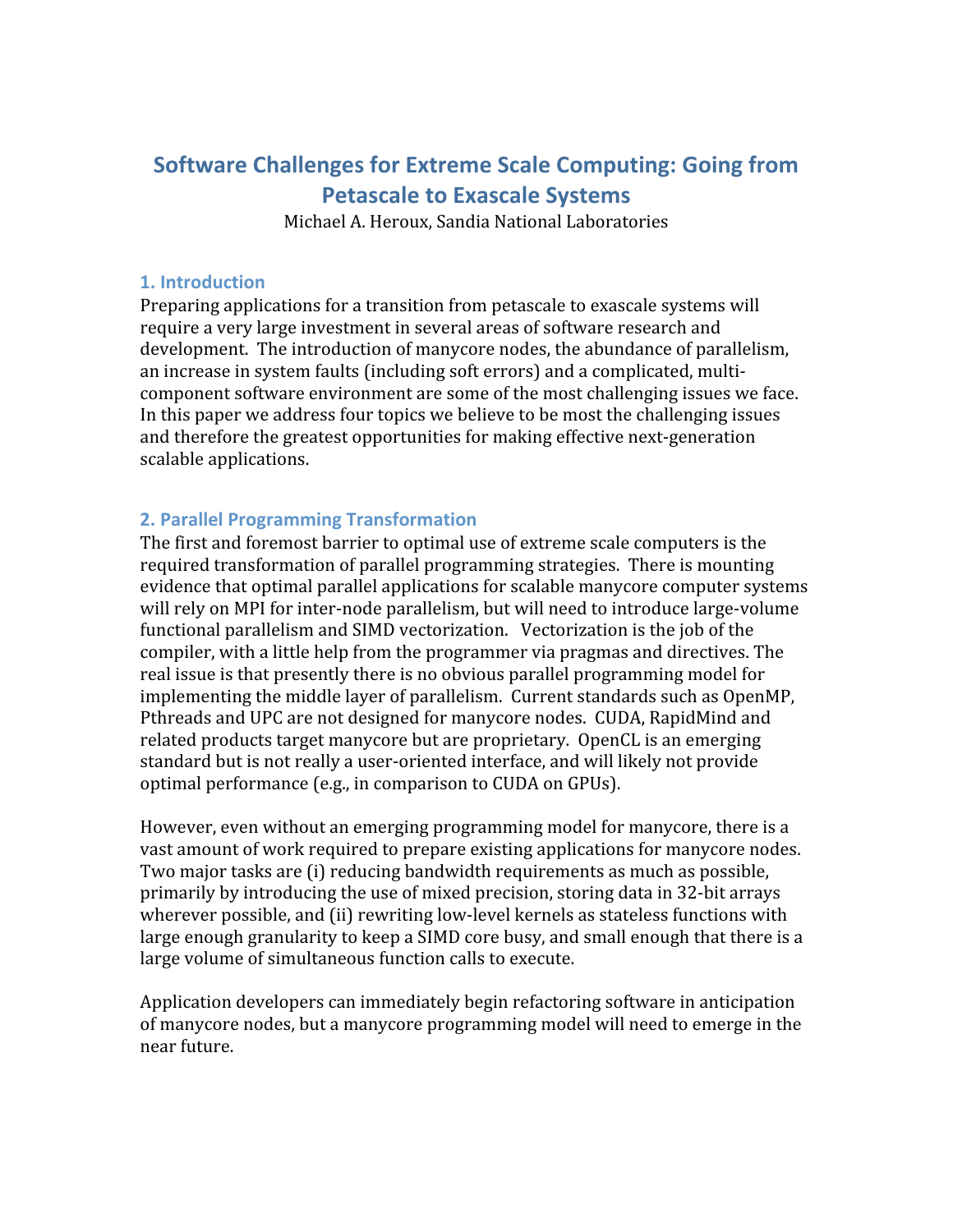#### **3. Beyond
the
Forward
Problem**

In many areas of science and engineering, solving a single problem with given input conditions,
the *forward
problem*,
is
sufficiently
challenging,
and
higher
forward problem fidelity is the highest priority for scalable computing. However, as the fidelity of the forward problem becomes sufficiently good, it becomes possible and imperative
to
study
parameter
sensitivities,
quantify
uncertainties
and automatically compute an optimal solution over a range of parameter values.

All
of
these
advanced
modeling
and
simulation
techniques
quickly
increase
problem size and parallelism—often by orders of magnitude—and large problems can easily exceed
the
computing
capacity
of
our
largest
systems.

The
simplest
of
these approaches
are
"black
box"
in
nature
and
do
not
require
a
true
peta/exascale
system (instead requiring a cluster of tera/petascale systems). However, more advanced methods
(often
called
embedded
methods)
rely
on
a
tightly
coupled
aggregation
of forward problems and require a true peta/exascale system. The challenge with embedded methods is that they require the transformation of an application into a "subroutine"
because
embedded
methods
need
to
call
the
forward
solve
as
a function. Most applications were not designed with this mindset, so this transformation
will
be
challenging.

## **4. A
Fault‐resilient
Application
Environment**

If hardware fault predictions are accurate, exascale systems will have very high fault rates and will in fact be in a constant state of decay. "All nodes up and running," our current sense of a well-functioning scalable system, will not be feasible. Instead we will always have a portion of the machine that is dead, a portion that is dying and perhaps
producing
faulty
results,
another
that
is
coming
back
to
life
and
a
final, hopefully large, portion that is computing fast and accurate results.

Our current hardware and software environments are not well prepared for this kind of "stable" system. In fact, the only reliable, portable resilience mechanism we have is checkpoint-restart. Although there have been many research efforts in fault tolerance, much of this work has been focused on a single layer in the hardware and software stack, without sufficient consideration of the whole set of requirements. One
of
the
biggest
needs
we
have
in
resilient
computing
research
is an
increased effort
to
include
the
full
vertical
scope
of
the
software
and
hardware
stack
into
our design
discussions.

Furthermore
we
need
a full‐featured
environment
to
probe
the system, make decisions based on system state and recover from system faults, both hard and soft. Without a dramatic improvement in this environment, we face the very
real
risk
that
application
developers
will
reject
exascale
systems
in
favor
of smaller,
more
reliable
systems
that
provide
a
better
overall
throughput.

Regardless
of
how
unreliable
a
system
is,
from
an
application
developer's perspective
there
has
to
be
some
way
to
perform
reliable
computations.

This
does not
mean
that
every
computation
must
be
reliable,
but
that
certain,
perhaps
higher cost,
computations
and
their
input
and
resulting
data
are
highly
reliable.

Without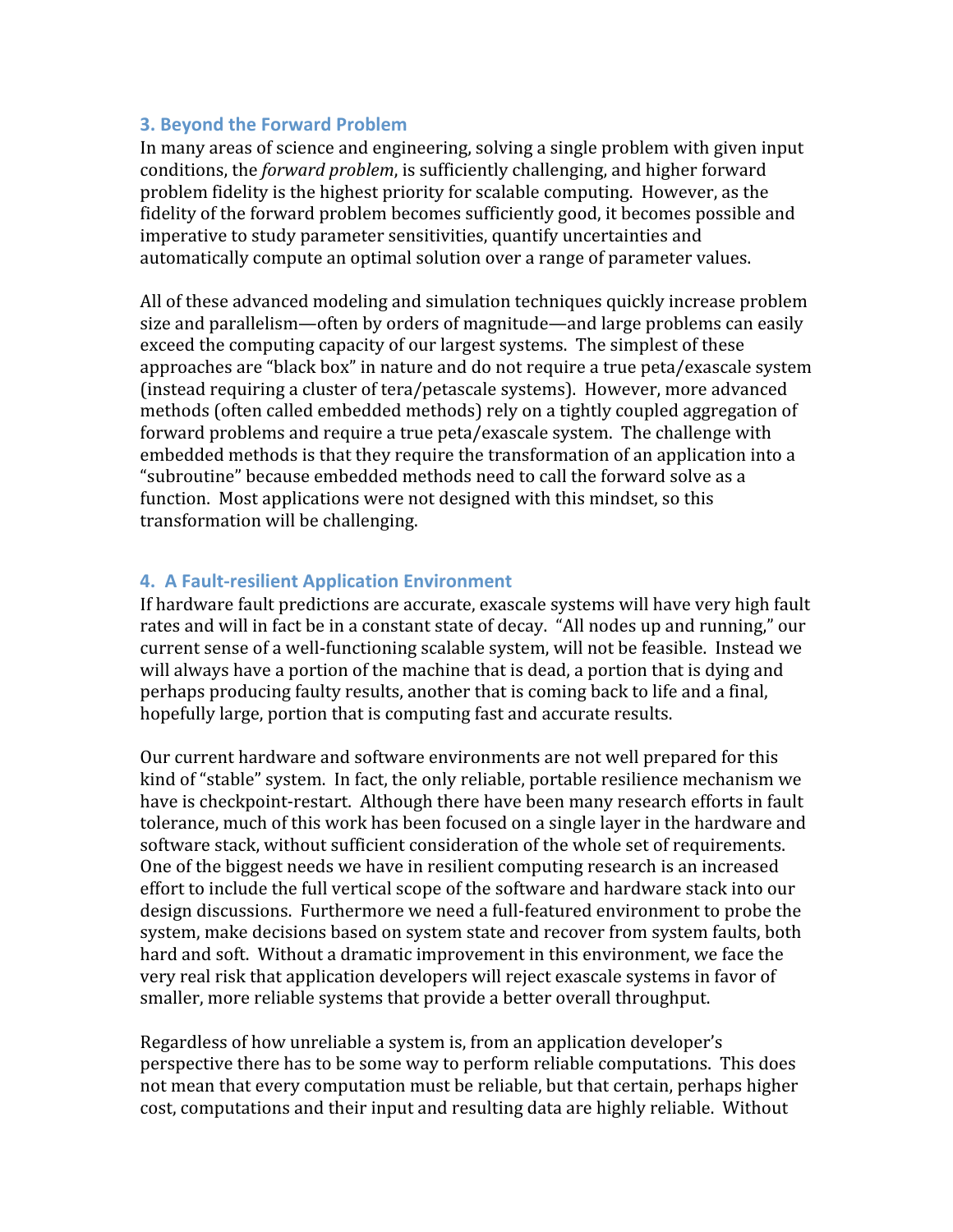this
kind
of
capability,
it
becomes
extremely
difficult
to
provide
any
kind
of verifiable result. An application needs the ability to declare certain ranges of data as highly reliable. Furthermore, it needs to know that certain computations have completed
correctly
or,
if
not,
have
the
ability
to
react
to
faulty
or
interrupted computations.

If
the
runtime
environment
can
provide
these
two
features,
we
can develop
algorithms
that
will
be
reliable
on
exascale
systems.

### **5. Hierarchical
Software
Engineering
and
Development**

The
CSE
software
community,
by
most
accounts,
has
been
slow
to
adopt
formal software engineering practices. Although a lot of high quality software has been developed without formal practices, the demands of collaborative development, multi-code environments and large collective teams require more attention to the benefits
that
formal
practices
can
provide.

Typically,
single‐physics
CSE
application
and
library
software
efforts
naturally involve a small team of researchers who work closely with each other on a daily basis.

However,
advanced
CSE
projects
require
a
coordinated
effort
of
dozens
or more
researchers
who,
although
contributing
to
a
larger
effort,
continue
to
work
in small teams on their portion of the project. The Trilinos project, as one example of a "project of projects," has used a kind of "federalist" approach to addressing these competing
realities.

We
have
formally
defined
a
"package"
to
be
a
collection
of related
functionality
developed
by
a
small
team
with
certain
rights
and responsibilities
in
the
larger
Trilinos
framework.

This basic approach has enabled a great deal of local autonomy in decision-making, allowing us to tolerate and appreciate a variety software research and development styles, and team cultures. We can handle modest redundancy in software functionality and adapt to change in many ways. At the same time, this approach also provides a global interaction that promotes a variety of desirable outcomes: (i) cross‐fertilization
of
ideas,
techniques
and
tools
across
package
teams,
(ii)
adoption of
"best
practices"
from
one
package
across
other
packages,
(iii)
fostering
of
trust among
disparate
groups
(iv)
software
modularity
that
is
naturally
enforce
by package
and
team
boundaries
and
(v)
well‐defined
interfaces
between
packages
for interoperability.

One important factor that improves the effectiveness of the Trilinos architecture is the
constant
focus
on
improving
software
engineering
practices
and
processes.

The philosophy we promote is that we spend time on improving software engineering so that
we
can
spend
less
time
on
software
development
and
maintenance
and
more time on science and engineering. This emphasis has two major impacts on our efforts: (i) better software engineering in the project makes for better software so that
package
teams
are
willing
to
use
each
other's
software
and
(ii)
discussions
of incompatibilities in practices and processes across packages can focus on the goal of determining best practices and not decay into expressions of personal preference that
can
be
contentious
and
counter‐productive.